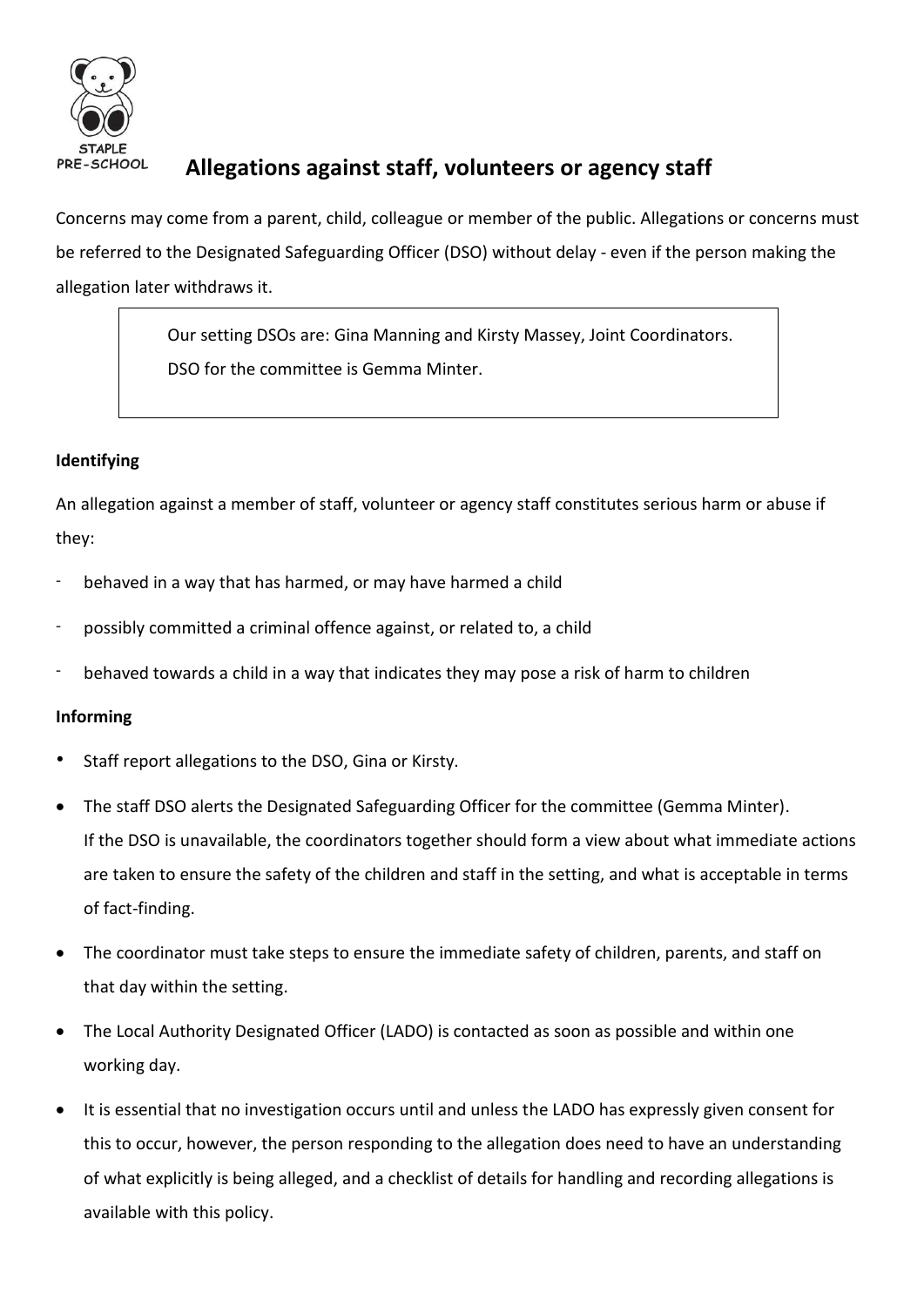- A child protection referral is made by the coordinators if required. The LADO, line managers and local safeguarding children's services can advise on whether a child protection referral is required.
- The coordinator asks for clarification from the LADO on the following areas:
	- $\triangleright$  what actions the DSO must take next and when and how the parents of the child are informed of the allegation
	- $\triangleright$  whether or not the LADO thinks a criminal offence may have occurred and whether the police should be informed and if so who will inform them
	- $\triangleright$  whether the LADO is happy for the setting to pursue an internal investigation without input from the LADO, or how the LADO wants to proceed
	- $\triangleright$  whether the LADO thinks the person concerned should be suspended, and whether they have any other suggestions about the actions the DSO has taken to ensure the safety of the children and staff attending the setting
- The DSO records details of discussions and liaison with the LADO including dates, type of contact, advice given, actions agreed and updates on the child's case file.
- Parents are not normally informed until discussion with the LADO has taken place, however in some circumstances the DSO may need to advise parents of an incident involving their child straight away, for example if the child has been injured and requires medical treatment.
- Staff do not investigate the matter unless the LADO has specifically advised them to investigate internally. Guidance should also be sought from the LADO regarding whether or not suspension should be considered. The person dealing with the allegation must take steps to ensure that the immediate safety of children, parents and staff is assured. It may be that in the short-term measures other than suspension, such as requiring a staff member to be office based for a day, or ensuring they do not work unsupervised, can be employed until contact is made with the LADO and advice given.
- The DSO ensures staff complete a safeguarding incident report. This is shared to the committee DSO.
- If after discussion with the DSO, the LADO decides that the allegation is not obviously false, and there is cause to suspect that the child/ren is suffering or likely to suffer significant harm, then the LADO will normally refer the allegation to children's social care.
- If notification to Ofsted is required the setting will inform Ofsted as soon as possible, but no later than 14 days after the event has occurred. The coordinators will liaise with the committee DSO about notifying Ofsted.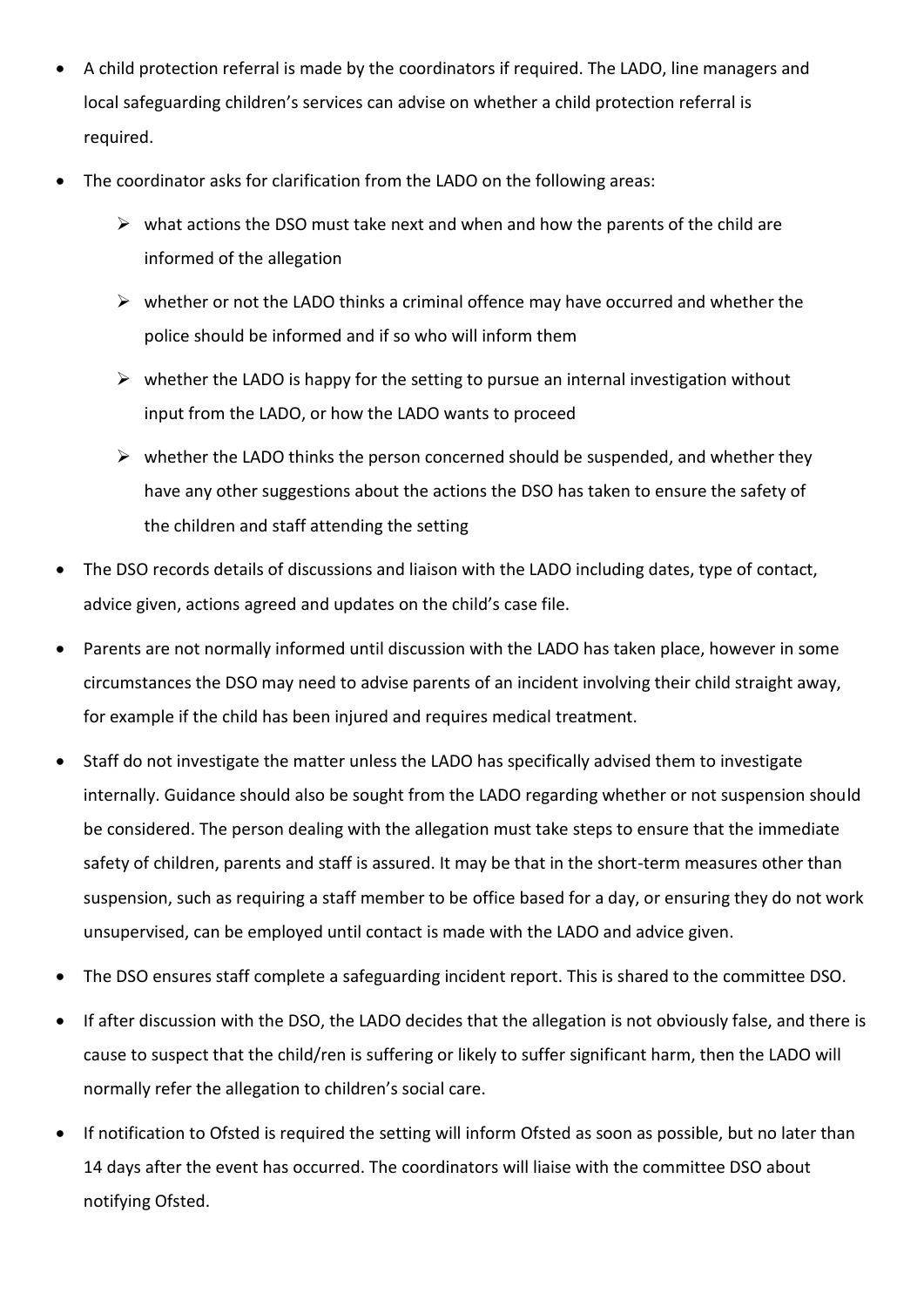- Avenues such as performance management or coaching and supervision of staff will also be used instead of disciplinary procedures where these are appropriate and proportionate. If an allegation is ultimately upheld the LADO may also offer a view about what would be a proportionate response in relation to the accused person.
- The DSO must consider revising or writing a new risk assessment where appropriate, for example if the incident related to an instance where a member of staff has physically intervened to ensure a child's safety, or if an incident relates to a difficulty with the environment.
- All allegations are investigated even if the person involved resigns or ceases to be a volunteer.

## **Allegations against agency staff**

Any allegations against agency staff must be responded to as detailed in this procedure.

In addition, the committee must contact the agency following advice from the LADO.

## **Allegations against the Designated Safeguarding Officer**

- If a member of staff has concerns that the DSO/coordinator has behaved in a way that indicates they are not suitable to work with children as listed above, this is reported to the committee DSO who will investigate further.
- During the investigation, the committee DSO will ask the staff DSO/joint coordinator to take over the role of DSO.
- If an allegation is made against the committee DSO, then the trustees are informed.

#### **Recording**

- A record is made of an allegation/concern, along with supporting information, on a safeguarding incident reporting form; normally by the practitioner who has observed the incident**.** This is then stored in the child's file.
- If the allegation refers to more than one child, this is recorded in each child's file
- If relevant, a child protection referral is made, with details held on the child's file.

## **Disclosure and Barring Service**

 If a member of staff is dismissed because of a proven or strong likelihood of child abuse, inappropriate behaviour towards a child**,** or other behaviour that may indicate they are unsuitable to work with